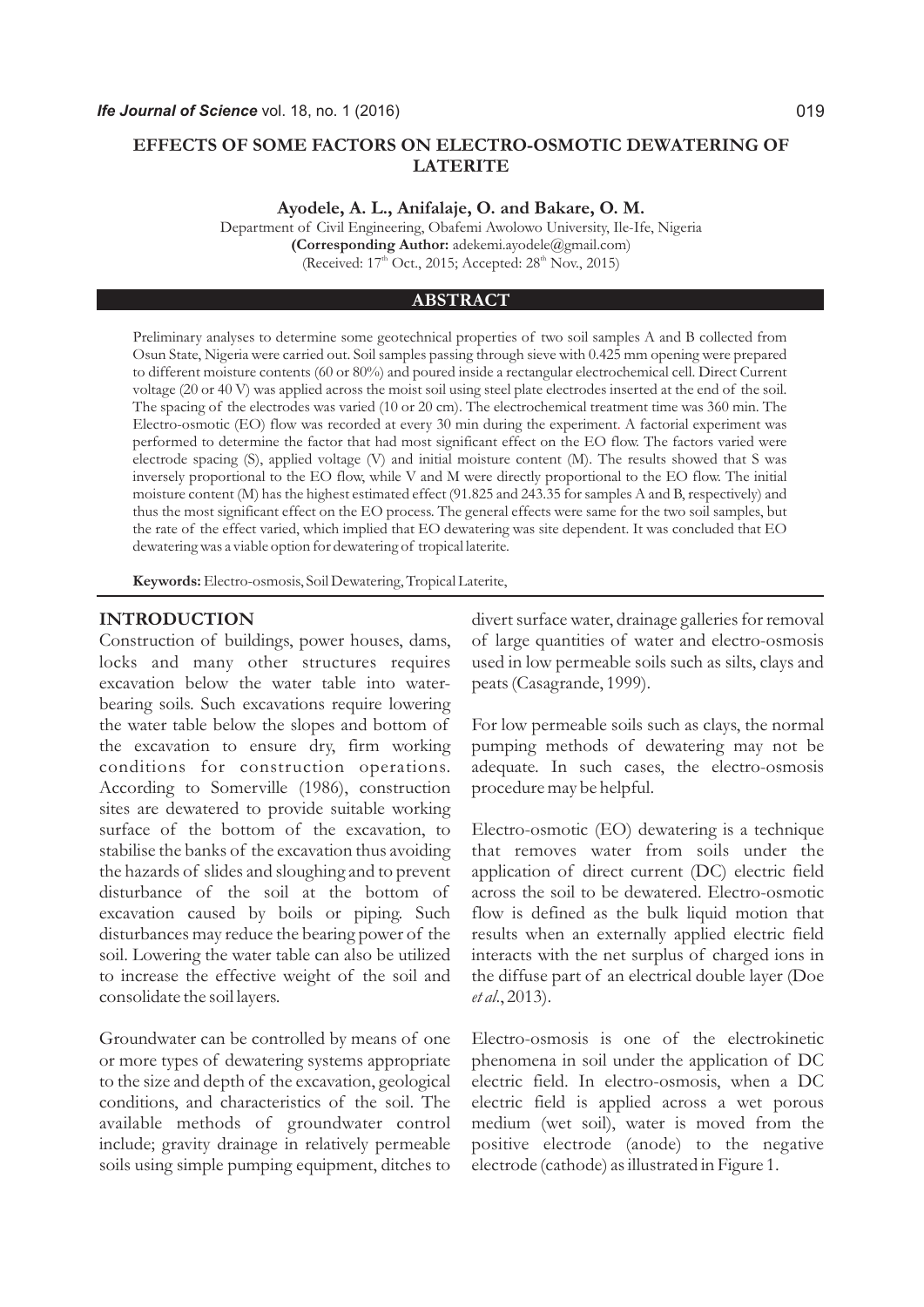

Figure1: Electro-osmotic Flow Illustration (Doe *et al*., 2013)

According to Casagrande (1999), the treatment of soil by electro-osmosis improves its engineering properties. Such improvements include: increase in the strength of sensitive deposit (Bjerrum *et al*., 2001), control of the seepage forces in weak deposit (Casagrande, 1993), increase in the load capacity of friction piles (Soderman and Milligan, 1961), and stabilisation of excessive foundation deformations (Casagrande, 1993). According to Buckland and Shang (2000), electro-osmosis processes are characterized by their low cost, nonintrusive character, applicability to a wide range of contaminants and insensitivity to pore size and soil grain size that makes it suitable for fine grained soils.

The Helmholtz-Smoluchowski theory (H-S theory) is the most widely used and accepted description of EO flow as it applies to systems with pores that are large relative to the size of the electric double layer and gives reasonable predictions for EO flow in most soils (Page and Page, 2002). The EO flow rate  $(q_{\text{eq}})$  through soil can be determined (equation 1) using the analogy of Darcy's law (equation 2) for hydraulic flow in soil.

$$
\mathbf{q}_{\text{eo}} = -\mathbf{k}_{\text{eo}} \mathbf{E}_z \mathbf{A} \tag{1}
$$

where:  $q_e$  is EO flow rate (m<sup>3</sup>/V-s); k<sub>n</sub> is the EO permeability;  $E<sub>z</sub>$  is applied voltage gradient (V);  $A$ is cross-sectional area of the soil  $(m^2)$ .

$$
q_h = k_h i_h \tag{2}
$$

where:  $q_h$  is the hydraulic flow rate per unit area  $(m^3 / sm^2)$ ; k<sub>h</sub> is the hydraulic permeability  $(m/s)$ and  $i_h$  is the hydraulic gradient.

The EO flow rate can also be expressed according to H-S theory as:

$$
q_{\rm eo} = -nA \frac{D\zeta}{\eta} E_z \tag{3}
$$

where: n is the porosity;  $\zeta$  is the zeta potential (V); D is the Dielectric constant and  $\eta$  is the viscosity of pore fluid

The combination of Equations 1 and 3 gives:

$$
k_{\rm eo} = n \frac{D\zeta}{\eta} \tag{4}
$$

Equations 1, 3 and 4 show that the rate of EO flow depends on some factors such as the applied voltage and the zeta potential of the soil. Reddy and Cameselle (2009) pointed out that  $\zeta$  is a function of clay mineral, ionic species that are

020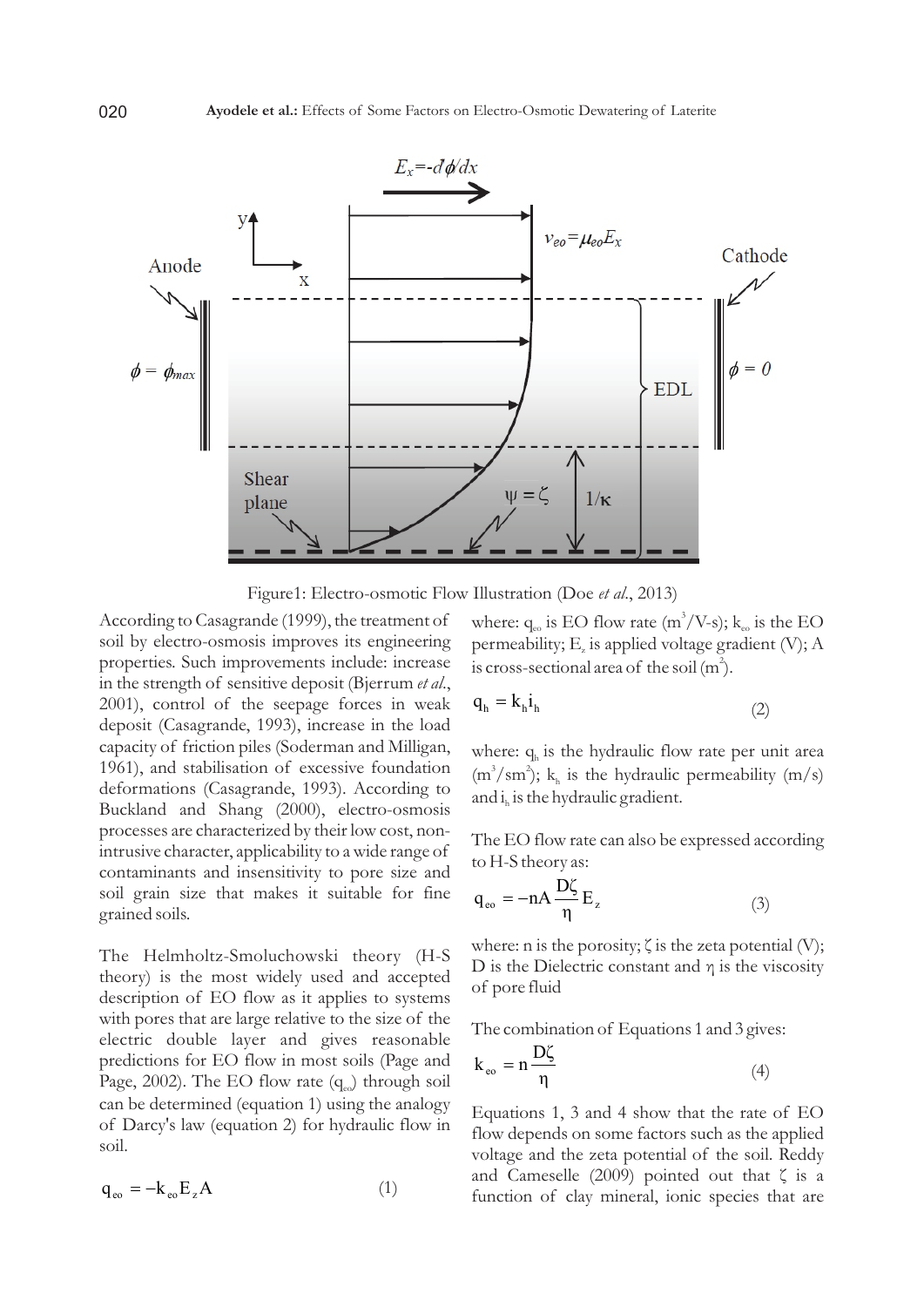present, pH, ionic strength and temperature. This informed this research work on tropical laterite which are rich in iron oxide and possess low contents of alkaline and alkaline earth metals unlike temperate soils. This unique properties of laterite is due to excessive leaching of alkaline and alkaline earth metals due to high temperature and intense rainfall associated with the tropics (Eisazadeh *et al*., 2012).

The main aim of this research was to study the effect of applied DC voltage, electrode spacing and soil initial moisture content on the EO dewatering of selected soil samples.

#### **MATERIALS AND METHODS**

Soil samples (A and B) were collected from two locations within Ile-Ife, Osun State, in Southwestern, Nigeria. The soil samples were collected at a depth of about 1 m after the topsoil has been removed. The collected soil samples were air dried in the laboratory for two weeks after which some tests were carried out using America Society of Testing and Materials (ASTM, 2003) standard methods. The tests carried out were the index properties such as pH, specific gravity, G (ASTM D 854), particle size distribution (ASTM D 422), Liquid Limit, LL and Plastic Limit, PL (ASTM D 4318). The moisture density relations (Optimum Moisture Content, OMC and Maximum Dry Density, MDD) were also determined using standard method (ASTM D 698).

The soil samples used for the EO experiment were sieved through sieve No. 40 (with sieve opening 0.425 mm) to represent a soft fine grained soil. The EO dewatering set up (Figure 2) consisted of transparent Perspex rectangular cell with soil compartment dimension  $10 \times 20 \times 10$  cm<sup>3</sup> and with additional compartment (as flow compartment) of dimension10 x 5 x 10 cm<sup>3</sup> (where water flow from the soil can be collected). The soil compartment internal wall was perforated to allow the flow of water from the soil sample. Steel plate electrodes were placed at the end of the soil samples (Figure 2). Filter cloth was placed behind each of the electrodes to prevent soil samples from flowing into the flow compartment. The cathode was perforated to allow the flow of water into the flow compartment (water flow is expected to be from the anode to the cathode).

Factors such as the soil initial moisture content (M), applied voltage (V) and electrode spacing (S) were varied during the EO dewatering process using  $2^3$  factorial experiment (Table 1). The volume of water at the flow compartment was recorded at regular time intervals. The factorial experiment was analysed using Yates algorithm to determine the factor with significant effect on the EO dewatering system.



Figure 2: EO Dewatering Set Up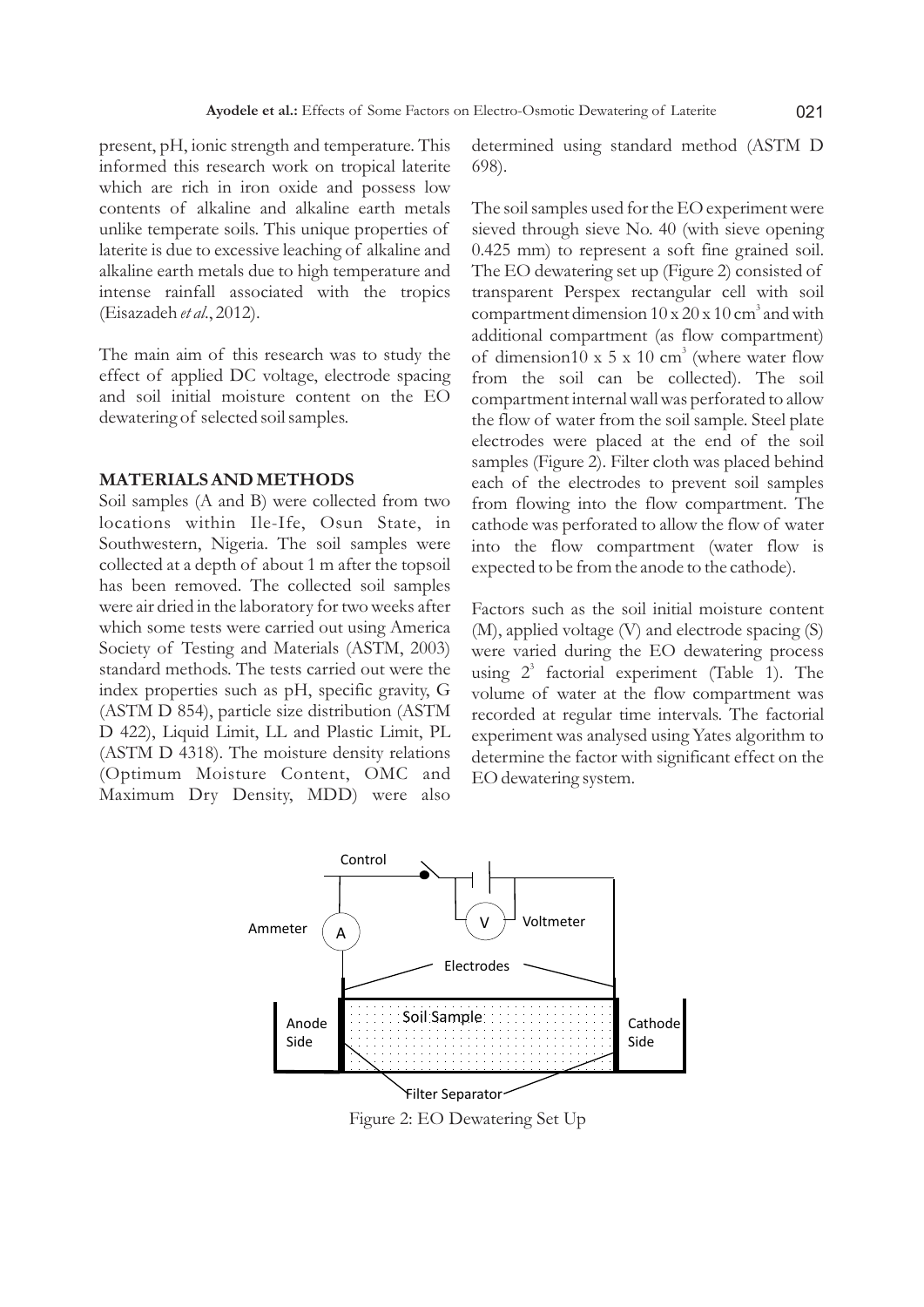| Test           | Initial soil moisture | Code   | Applied        | Code               | Electrode       | Code   |  |
|----------------|-----------------------|--------|----------------|--------------------|-----------------|--------|--|
| program        | content, $M$ (%)      |        | Voltage, V (V) |                    | Spacing, S (cm) |        |  |
| T1             | 60                    |        | 20             |                    | 10              |        |  |
| T2             | $80\,$                | $^{+}$ | 20             |                    | 10              |        |  |
| T3             | 60                    |        | 40             | $^{+}$             | 10              |        |  |
| T4             | $80\,$                | $^{+}$ | 40             | $^{+}$             | 10              |        |  |
| T5             | 60                    |        | 20             |                    | 20              | $^{+}$ |  |
| T <sub>6</sub> | 80                    | $^{+}$ | 20             |                    | 20              | $^{+}$ |  |
| T7             | 60                    |        | 40             | $^{+}$             | 20              | $^{+}$ |  |
| T <sub>8</sub> | 80                    | $^{+}$ | 40             | $\hspace{0.1mm} +$ | 20              | $^+$   |  |

Table 1: 2<sup>3</sup> Factorial Experiment Arrangement

#### **RESULTS AND DISCUSSION**

**Results of Preliminary Analysis of Soil Samples**

Some properties of the soil samples are presented in Table 2. The results show that the soil samples are both low plasticity silt (fine grained soils). The pHs of the soil samples are acidic which is typical of tropical laterite (Gidigasu, 1976; Eisazadeh *et* 

# *al*., 2011).

# **Electro-osmotic Flow and Cumulative Water Removed during Testing**

The Helmhotz-Smoluchowski's (H-S) expression in equation 3 implies that the EO flow will be from the anode to the cathode if the soil sample has a negative zeta potential. If the soil sample

Table 2: Geotechnical Properties of Selected Soil Samples

| Properties                 | Sample A    | Sample B      |
|----------------------------|-------------|---------------|
| Specific Gravity (G)       | 2.56        | 2.52          |
| Plastic Limit $(\%)$       | 40.82       | 40.00         |
| Liquid Limit $(\%)$        | 49.30       | 48.80         |
| Plasticity Index $(\%)$    | 8.48        | 8.80          |
| OMC $(\%)$                 | 16.50       | 27.00         |
| MDD $(Mg/m^3)$             | 1.72        | 1.552         |
| pH                         | 5.09        | 4.77          |
| <b>USCS</b> Classification | ML          | ML            |
| Colour                     | Light brown | Reddish brown |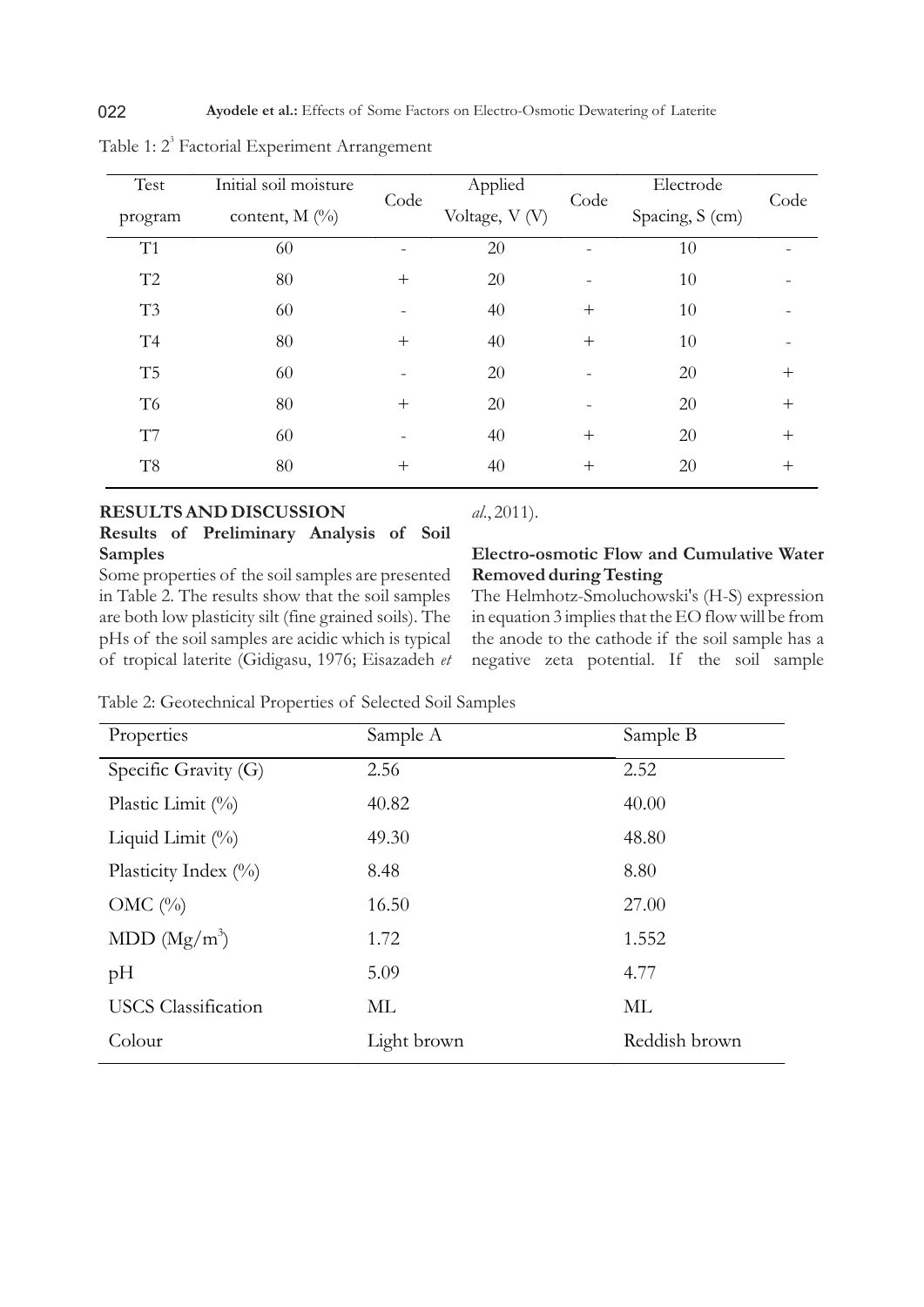exhibited charge reversal in response to the pH level of soil pore water, and the zeta potential becomes positive, then the direction of flow will be reversed (i.e. the flow will then be from the cathode to the anode). According to Ayodele (2014), the soil samples did not exhibit charge reversal based on negative zeta potential both in acidic and basic conditions, thus the flow throughout the test was from the anode to the cathode. The cumulative flow in each of the tests with different varied factors is presented in Table 3. The rate of EO flow with time is also presented for samples A and B in Figures 3 and 4, respectively.

The cumulative percent water removed is also presented in Table 3. The highest percent of water removed from the soil samples are 32.75 and 57.21 % for samples A and B, respectively. The lowest percent of water removed are 5.75 and 4.69 % for samples A and B, respectively. The highest values were recorded in test T4 while the lowest values were recorded in test T5 for both soil samples.

Table 3: Cumulative Flow of Water Obtained for the Factors Varied for the Soil Samples

| Electrode<br>Spacing (cm) | Voltage | Initial moisture<br>content | Cumulative flow (ml)<br>For Sample A | Cumulative water<br>removed $\left(\frac{0}{0}\right)$ | Cumulative flow (ml)<br>For Sample B | Cumulative water<br>removed $(\%$ |
|---------------------------|---------|-----------------------------|--------------------------------------|--------------------------------------------------------|--------------------------------------|-----------------------------------|
|                           | 20      | 60                          | 94.30                                | 15.42                                                  | 129.90                               | 21.25                             |
| 10                        |         | 80                          | 152.00                               | 18.65                                                  | 358.40                               | 43.96                             |
|                           |         | 60                          | 139.00                               | 22.73                                                  | 192.30                               | 31.45                             |
|                           | 40      | 80                          | 267.00                               | 32.75                                                  | 466.40                               | 57.21                             |
|                           | 20      | 60                          | 70.30                                | 5.75                                                   | 57.30                                | 4.69                              |
| 20                        |         | 80                          | 127.00                               | 7.79                                                   | 237.30                               | 14.55                             |
|                           | 40      | 60                          | 87.10                                | 7.12                                                   | 118.70                               | 9.71                              |
|                           |         | 80                          | 212.00                               | 13.00                                                  | 409.50                               | 25.12                             |



Figure 3: Variation of Cumulative Flow with Time for Soil A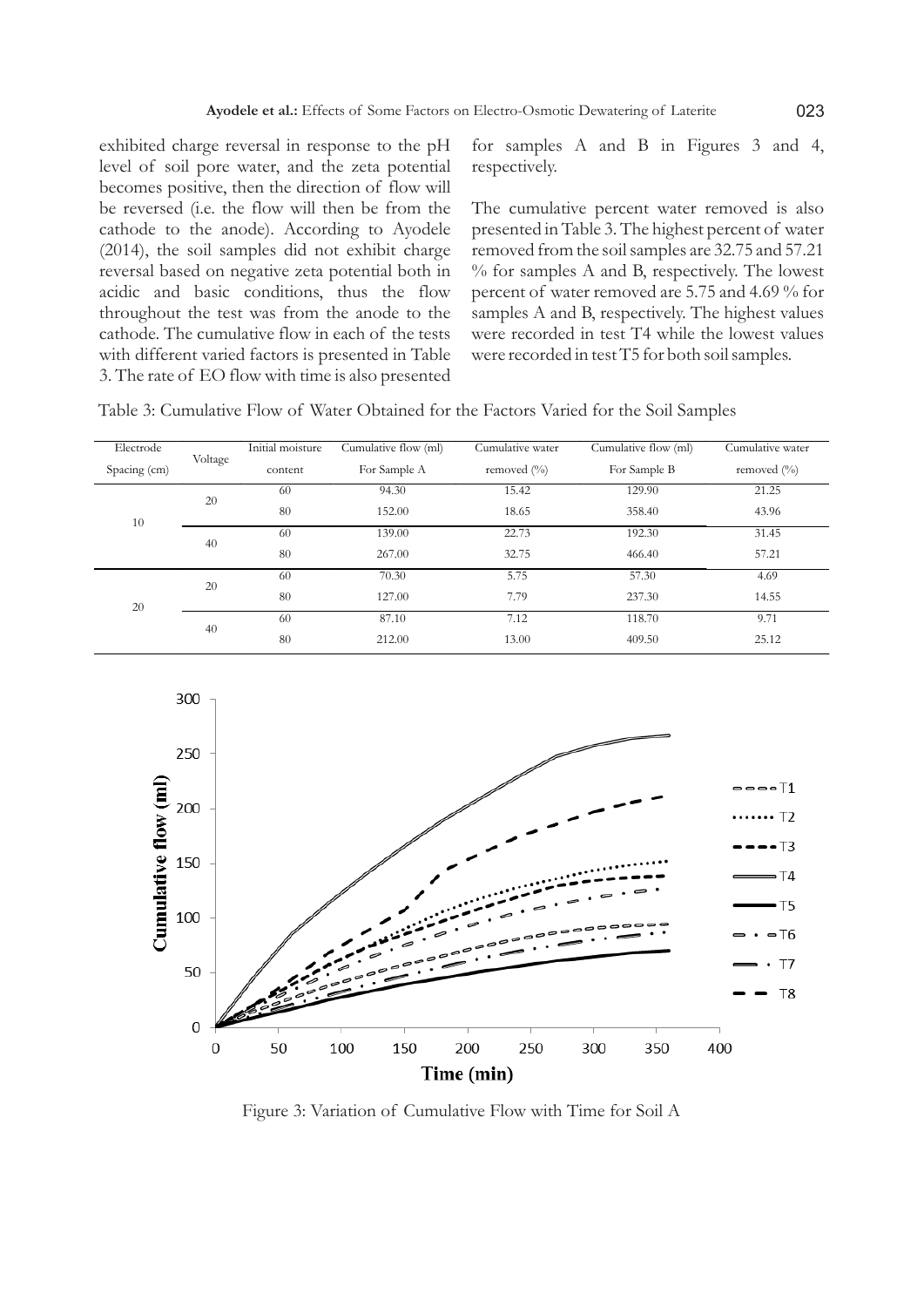

Figure 4: Variation of Cumulative Flow with Time for Soil B

#### **Effect of Electrode Spacing on EO Flow**

Electrode spacing is one of the vital parameters that control the effectiveness of EO dewatering irrespective of the moisture content of the soil used and the voltage applied. The effect of electrode spacing is clearly seen in test T5 for the two soil samples as presented in Figures 3 and 4. Increase in the electrode spacing reduced the rate of flow with time and hence, the cumulative flow. The effect is more pronounced in sample B.

The effect of electrode spacing is also seen in test T4 where the highest rate and cumulative flow was recorded for both the tested soil samples. This result shows that reducing the electrode spacing increases the EO flow considerably. The electrode spacing in test T5 is double that in test T1. The cumulative flow is 94.30 and 70.30 ml in T1 and T5, respectively for sample A. Doubling the electrode spacing however does not result in doubling the cumulative flow for sample A. The cumulative flow was however more than doubled for sample B with values 57.3 and 129.9 ml in tests T1 and T5, respectively. These results show that the dewatering process is also a function of the soil tested but for both soil samples, the electrode spacing is inversely proportional to the rate of EO flow.

The percent decrease in EO flow for test pairs T1-

T5, T2-T6, T3-T7 and T4-T8 are 25.45, 16.45, 37.34 and 20.60 %, respectively, for sample A and 55.89, 33.79, 38.27 and 12.20 %, respectively, for sample B.

#### **Effect of Applied Voltage on EO Flow**

Voltage is one of the important parameters to be considered during Electro-osmotic treatment of soil (Shang *et al*., 2004). It is shown in the H-S expression of Equation 3 that higher voltage (electric field) leads to higher dewatering rate, but according to Reddy and Cameselle (2009) higher voltage on the other hand leads to higher energy expenditure. In the present study, increase in voltage led to increase in EO flow as presented in Figures 3 and 4. This increase is also indicated when tests T1, T2, T5 and T6 are compared with tests T3, T4, T7 and T8, respectively. In each comparison, the other two factors were held constant, while only the applied voltage was increased. Subsequently, more EO flow rates were recorded in tests T3, T4, T7 and T8 than in tests T1, T2, T5 and T6. In the pair of tests T1-T3, T2- T4, T5-T7 and T6-T8, the percent increase in the EO flow are 32.16, 43.07, 19.29 and 40.09 %, respectively for sample A, while for sample B the percent increase in the flow rate are 32.45, 23.16, 51.73 and 42.05 % for test pairs T1-T3, T2-T4, T5-T7 and T6-T8, respectively. There is no definite but varying arithmetic pattern between

024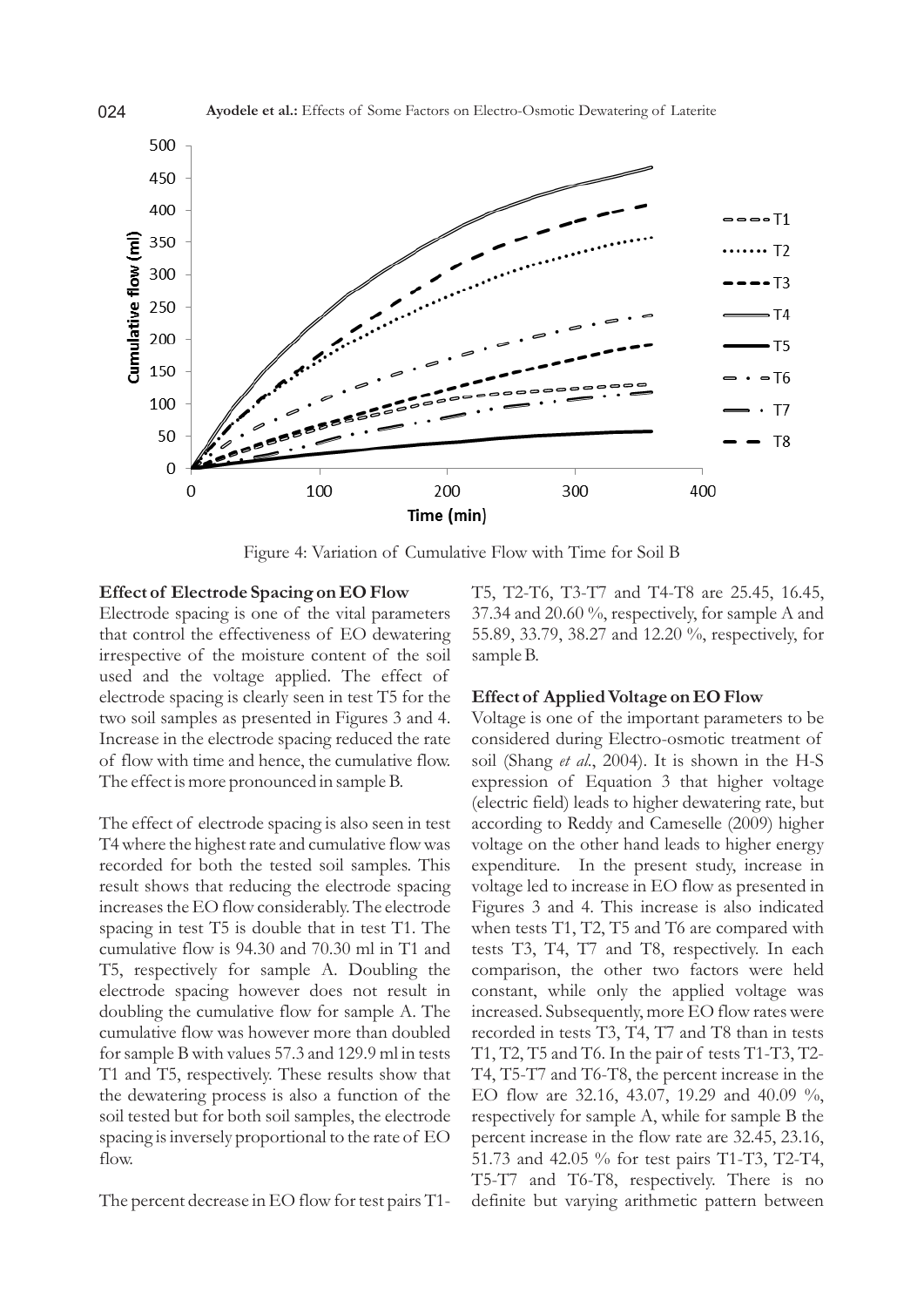the percent increases in the EO flow i.e. it cannot be said that doubling the electric voltage will double the EO flow rate. These varying percent increase in EO flow rate, suggests that, complex physicochemical reactions take place within the wet soil sample on the application of electric field according to Yeung *et al*. (1997).

# **Effect of Soil Initial Moisture Content on EO Flow**

Increase in the initial soil water content improves considerably the cumulative EO flow and the rate of dewatering as shown in Figures 3 and 4. Increasing the moisture content of the soil, will lead to increase in void volume and thus increase porosity (which is ratio of the volume of void to the total volume). The H-S expression of equation 3 shows that porosity affects EO flow, thus, increasing the initial soil moisture content will lead to increase in EO flow.

In comparing the test pairs T1-T2, T3-T4, T5-T6 and T7-T8 when only M was increased while the other two factors were kept constant, there were appreciable increase in EO cumulative flow. Percent increase in each of the test pairs T1-T2, T3-T4, T5-T6 and T7-T8 were 37.96, 47.94, 44.65 and 58.92 %, respectively for sample A and 63.76, 58.77, 75.85 and 71.01 %, respectively for sample B. These results show that percent increase in EO flow was more when M was increased and also notably in sample B.

# **Coupled Effect of Selected Factors on EO Flow**

The analysis of factorial experiment was carried out in order to determine the factor that has the highest effect on the EO flow. The summary of the factorial experiment analysis is presented in Tables 4 and 5 for samples A and B, respectively. The factorial experiment shows that some factors and interactions effects have positive effects while some others have negative effects. The factors and interactions with positive effects have positive influence on the EO flow (they are directly proportional to the EO flow). This indicates that higher values of these factors and interactions increase the EO flow. The factors and interactions with negative effects decrease the EO flow i.e. they are inversely proportional to the EO flow. This indicates that the higher the value of these factors the lower the EO flow.

Under the negative effects, the electrodes spacing factor is present in all the factors and interactions. This indicates that any increment in the electrode spacing will reduce the EO flow even when the applied voltage and initial moisture content is increased.

Tables 4 and 5 show that for both soil samples, increasing M and V increases cumulative flow whereas increasing S reduces cumulative flow as also pointed in earlier sections. The interaction of M and V is relatively smaller than the individual effects. The interaction of M and S is very small when compared to the interaction of V and S, this is because M has more positive effect on the EO flow than V.

Considering individual effects, the initial moisture content has the most considerable effect on the EO dewatering rate as indicated by highest estimate effect for both soil samples.

The model equations that relate the factors together are presented in equations 5 and 6 for samples A and B, respectively.

| $Y = 143.59 + 45.915M + 32.69V - 19.49S$  | (5) |
|-------------------------------------------|-----|
| $Y = 246.22 + 121.675M + 50.5V - 40.525S$ | (6) |

The Analysis of Variance (ANOVA) of the Yate's algorithm are presented in Tables 6 and 7 for samples A and B, respectively.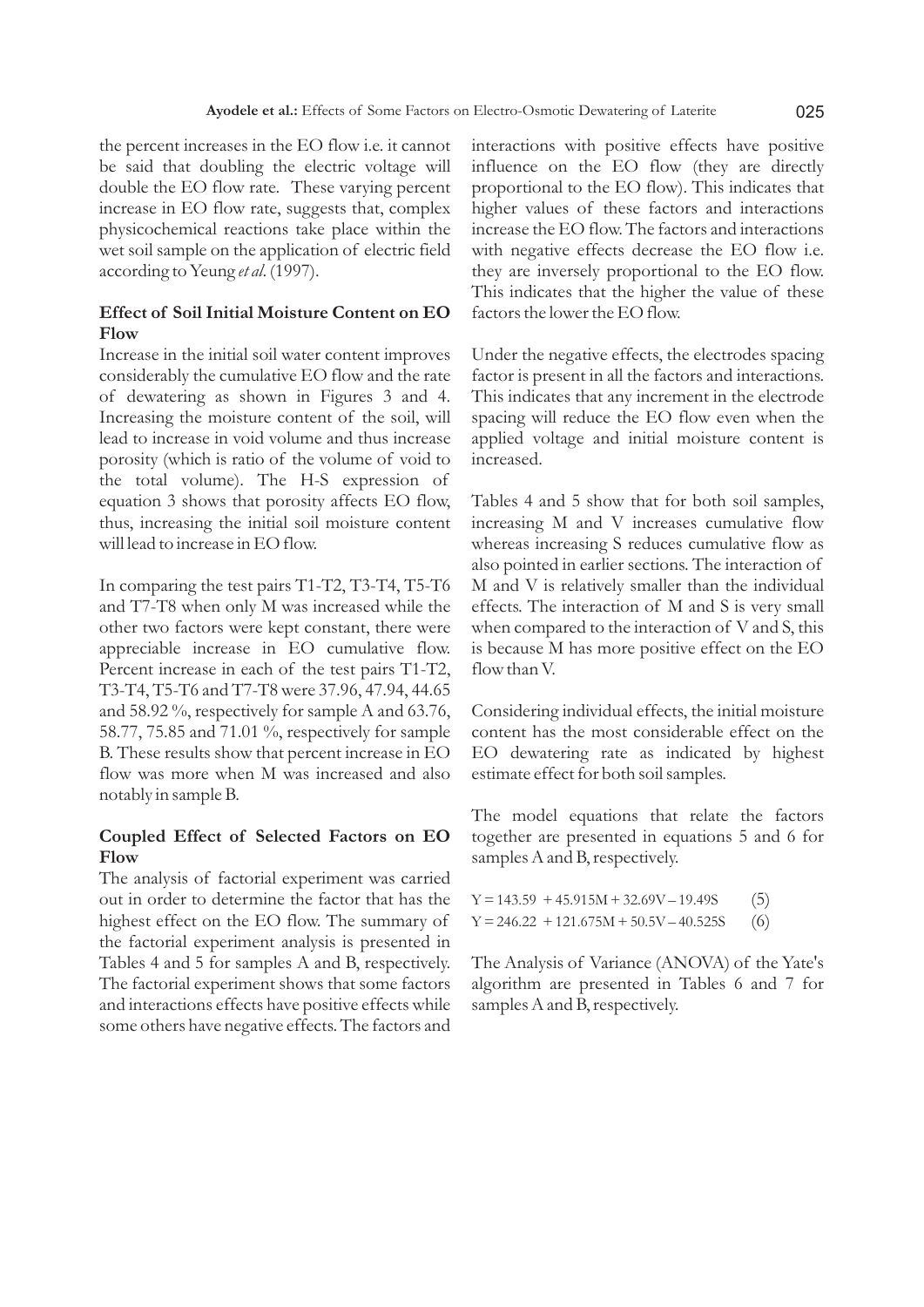| V<br>М<br>Run  |        |                | S              | Yield          | Yate's Algorithm |        |           | Divisor        | Estimate | Remark                |  |
|----------------|--------|----------------|----------------|----------------|------------------|--------|-----------|----------------|----------|-----------------------|--|
|                |        |                |                | $\overline{1}$ | $\mathfrak{D}$   | 3      |           | Effect         |          |                       |  |
| $\mathbf{1}$   |        |                |                | 94.30          | 246.30           | 652.30 | 1148.70   | 8              | 143.59   | Mean                  |  |
| 2              | $^{+}$ |                | $\overline{a}$ | 152.00         | 406.00           | 496.40 | 367.30    | $\overline{4}$ | 91.83    | М                     |  |
| 3              |        | $^{+}$         | $\overline{a}$ | 139.00         | 197.30           | 185.70 | 261.50    | $\overline{4}$ | 65.38    | V                     |  |
| $\overline{4}$ | $^{+}$ | $+$            | $\overline{a}$ | 267.00         | 299.10           | 181.60 | 138.50    | 4              | 34.63    | $M \times V$          |  |
| 5              |        |                | $^{+}$         | 70.30          | 57.70            | 159.70 | $-155.90$ | $\overline{4}$ | $-38.98$ | S                     |  |
| 6              | $^{+}$ | $\overline{a}$ | $^{+}$         | 127.00         | 128.00           | 101.80 | $-4.10$   | $\overline{4}$ | $-1.03$  | $M \times S$          |  |
|                |        | $+$            | $^{+}$         | 87.10          | 56.70            | 70.30  | $-57.90$  | $\overline{4}$ | $-14.48$ | $V \times S$          |  |
| 8              | $^{+}$ | $^{+}$         | $^{+}$         | 212.00         | 124.90           | 68.20  | $-2.10$   | 4              | $-0.53$  | $M \times V \times S$ |  |

Table 4: Yate's Algorithm Analysis of Factorial Experiment Sample A

Table 5: Yate's Algorithm Analysis of Factorial Experiment Sample B

| М<br>V<br>Run  |        | S      | Yield                    | Yate's Algorithm |                |       | Divisor  | Estimate       | Remark   |                       |
|----------------|--------|--------|--------------------------|------------------|----------------|-------|----------|----------------|----------|-----------------------|
|                |        |        |                          | 1                | $\overline{2}$ | 3     |          | Effect         |          |                       |
|                |        |        |                          | 129.90           | 488.30         | 1147  | 1969.8   | 8              | 246.22   | Mean                  |
| $\overline{2}$ | $^{+}$ |        | $\overline{\phantom{a}}$ | 358.40           | 658.7          | 822.8 | 973.4    | $\overline{4}$ | 243.35   | М                     |
| 3              |        | $^{+}$ | $\overline{a}$           | 192.30           | 294.6          | 502.6 | 404      | $\overline{4}$ | 101      | V                     |
| 4              | $^{+}$ | $^{+}$ | $\overline{\phantom{a}}$ | 466.40           | 528.2          | 470.8 | 156.4    | $\overline{4}$ | 39.1     | $M \times V$          |
| 5              |        |        | $^{+}$                   | 57.30            | 228.5          | 170.4 | $-324.2$ | $\overline{4}$ | $-81.05$ | S                     |
| 6              | $+$    |        | $^{+}$                   | 237.30           | 274.1          | 233.6 | $-31.8$  | $\overline{4}$ | $-7.95$  | $M \times S$          |
| 7              |        | $^{+}$ | $^{+}$                   | 118.70           | 180            | 45.6  | 63.2     | $\overline{4}$ | 15.8     | $V \times S$          |
| 8              | $^{+}$ | $^{+}$ | $^{+}$                   | 409.50           | 290.8          | 110.8 | 65.2     | $\overline{4}$ | 16.3     | $M \times V \times S$ |

Table 6: Significant Analysis of results for Sample A

| Run            | М      | V      | S              | Yield  | Estimate             | Sum of Squares | Degree of      | <b>MSS</b> | $F-$   |
|----------------|--------|--------|----------------|--------|----------------------|----------------|----------------|------------|--------|
|                |        |        |                |        | Effect               |                | Freedom        |            | values |
| 1              |        |        |                | 94.30  | 143.59               | 41234.74       |                | 41234.74   |        |
| $\overline{2}$ | $+$    |        |                | 152.00 | 91.83                | 16863.66       | $\mathbf{1}$   | 16863.66   | 5.98   |
| 3              |        | $+$    | ÷              | 139.00 | 65.38                | 8547.78        | $\mathbf{1}$   | 8547.78    | 3.03   |
| $\overline{4}$ | $+$    | $+$    | $\overline{a}$ | 267.00 | 34.63                | 2397.78        | 1              | 2397.78    | 0.85   |
| 5              |        |        | $+$            | 70.30  | $-38.98$             | 3038.10        | $\mathbf{1}$   | 3038.10    | 1.08   |
| 6              | $+$    |        | $^{+}$         | 127.00 | $-1.03$              | 2.10           | 1              | 2.10       | 0.00   |
| 7              |        | $^{+}$ | $+$            | 87.10  | $-14.48$             | 419.05         | $\mathbf{1}$   | 419.05     | 0.15   |
| 8              | $^{+}$ | $^{+}$ | $^{+}$         | 212.00 | $-0.53$              | 0.55           | $\mathbf{1}$   | 0.55       | 0.00   |
|                |        |        |                |        | Error                |                | $\overline{4}$ | 4214.685   |        |
|                |        |        |                |        | Total sum of squares |                |                | 156193.3   |        |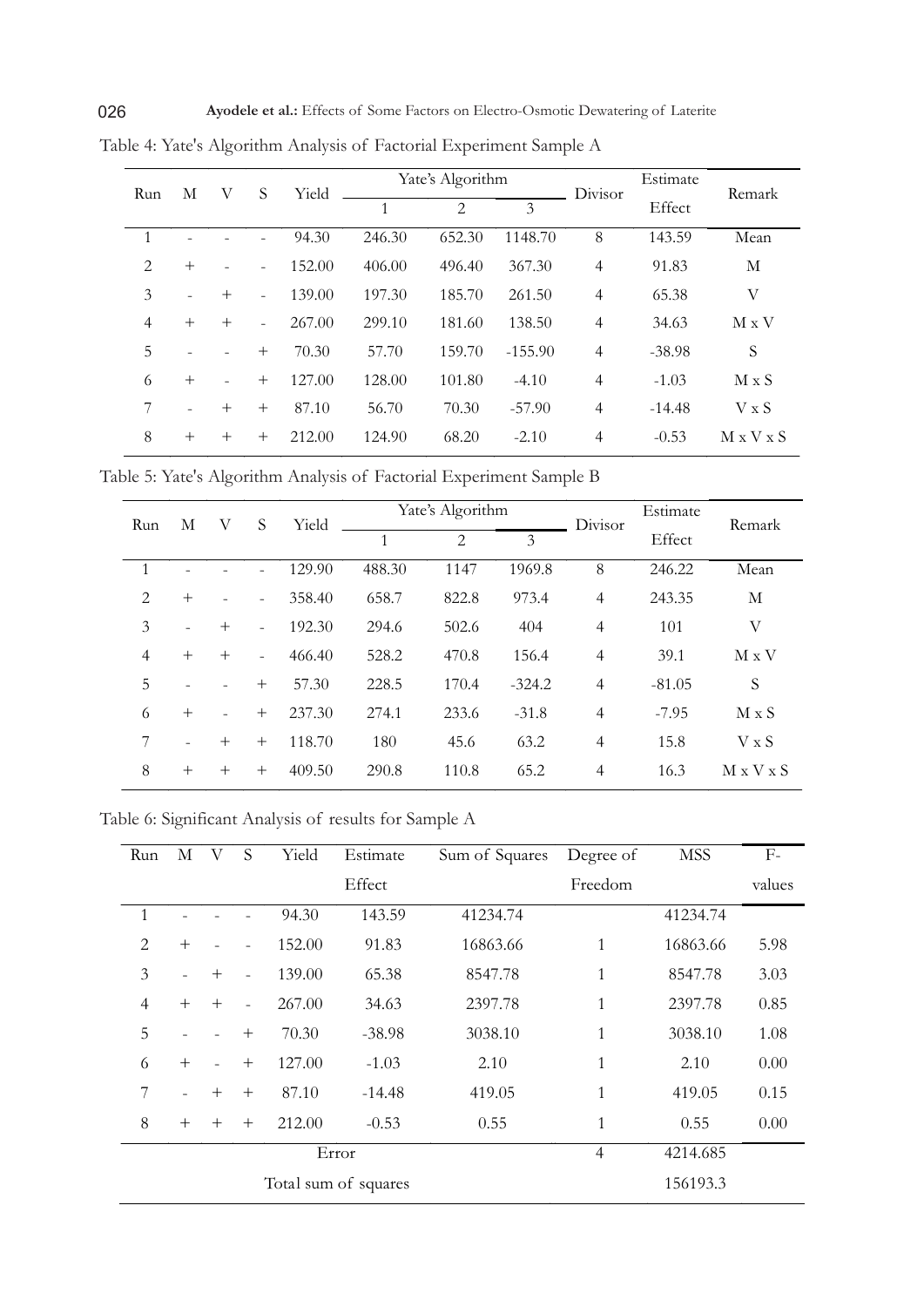| Run            | М                    | V   | S              | Yield  | Estimate | Sum of Squares | Degree of   | <b>MSS</b> | $F-$   |
|----------------|----------------------|-----|----------------|--------|----------|----------------|-------------|------------|--------|
|                |                      |     |                |        | Effect   |                | Freedom     |            | values |
| 1              |                      |     |                | 129.90 | 246.22   | 121253.50      |             | 121253.50  |        |
| $\mathcal{L}$  | $^{+}$               |     |                | 358.40 | 243.35   | 118438.45      | 1           | 118438.45  | 28.10  |
| 3              |                      | $+$ | $\overline{a}$ | 192.30 | 101      | 20402.00       | 1           | 20402.00   | 4.84   |
| $\overline{4}$ | $+$                  | $+$ | $\overline{a}$ | 466.40 | 39.1     | 3057.62        | $\mathbf 1$ | 3057.62    | 0.73   |
| 5              |                      |     | $^{+}$         | 57.30  | $-81.05$ | 13138.21       | 1           | 13138.21   | 3.12   |
| 6              | $^{+}$               |     | $^{+}$         | 237.30 | $-7.95$  | 126.40         | 1           | 126.40     | 0.03   |
| 7              |                      | $+$ | $^{+}$         | 118.70 | 15.8     | 499.28         | 1           | 499.28     | 0.12   |
| 8              | $^{+}$               | $+$ | $^{+}$         | 409.50 | 16.3     | 531.38         | 1           | 531.38     | 0.13   |
| Error          |                      |     |                |        |          | $\overline{4}$ | 4214.685    |            |        |
|                | Total sum of squares |     |                |        |          |                |             | 156193.3   |        |

Table 7: Significant Analysis of results for Sample B

### **CONCLUSION**

Based on the analysis of the EO dewatering test conducted on the two soil sample for varying applied voltage, electrode spacing and soil initial moisture content, the following conclusions may be drawn.

- a. Lower value of electrode spacing, higher value of applied voltage and higher value of moisture content led to higher dewatering rate and vice versa.
- b. Among the selected factors, the initial soil moisture content has most significant effect on the dewatering rate.
- c. The effects of the selected factors on the two soil samples are same in qualitative terms but different in quantitative terms which imply that the dewatering process is site dependent.

#### **REFERENCES**

- American Society of Testing and Materials. 2003. Annual Book of Standards.
- Ayodele, A. L. 2014. A study of Electrochemical Treatment of Typical Soft Lateritic Soil. *Unpublished Ph.D. Thesis*, Obafemi Awolowo University, Ile-Ife.
- Bjerrum, L., Moum, J. and Eide, O. 2001.

Application of Electro-osmosis to a Foundation Problem in a Norwegian Quick Clay. *Geotechnique*, 17:214-235.

- Buckland, D. G., Shang, J. Q., and M o h a m e d e l h a s s a n, E. 2000. Electrokinetic Sedimentation of Contaminated Welland River Sediment. *Canadian Geotechnical Journal*, 37 (4): 735-747.
- Casagrande, L., 1993, "Electro-osmotic stabilization of soils. *Journal of Boston Society of Civil Engineers*, 39:51–83.
- Casagrande, L., 1999. Review of Past and Current Work on Electro-osmotic Stabilization of Soils. Harvard Soil Mechanics, Series No. 45.
- Doe, J., Miles, R., Roe, R., and Santa, C. 2013. *Electro-osmotic Flow (DC).* Retrieved from ftp://ftp.springer.de/pub/tex/latex/cycl op/sample/example.pdf 23/02/2014
- Eisazadeh, A., Kassim, K., and Nur, H. 2011. Characterization of Phosphoric Acid and Lime Stablized Tropical Lateritic Clay. *Environmental Earth Sciences, 63*, 1057-1066.
- Eisazadeh, A., Kassim, K., and Nur, H. 2012. Stabilisation of Tropical Kaolin Soil with Phosphoric Acid and Lime. *Natural Hazards, 61*, 931-942.
- Gidigasu, M. D. 1976. *Lateritic Soil Engineering: Pedogenesis and Engineering Principles.* Elsevier Publishing Company, Newyork.